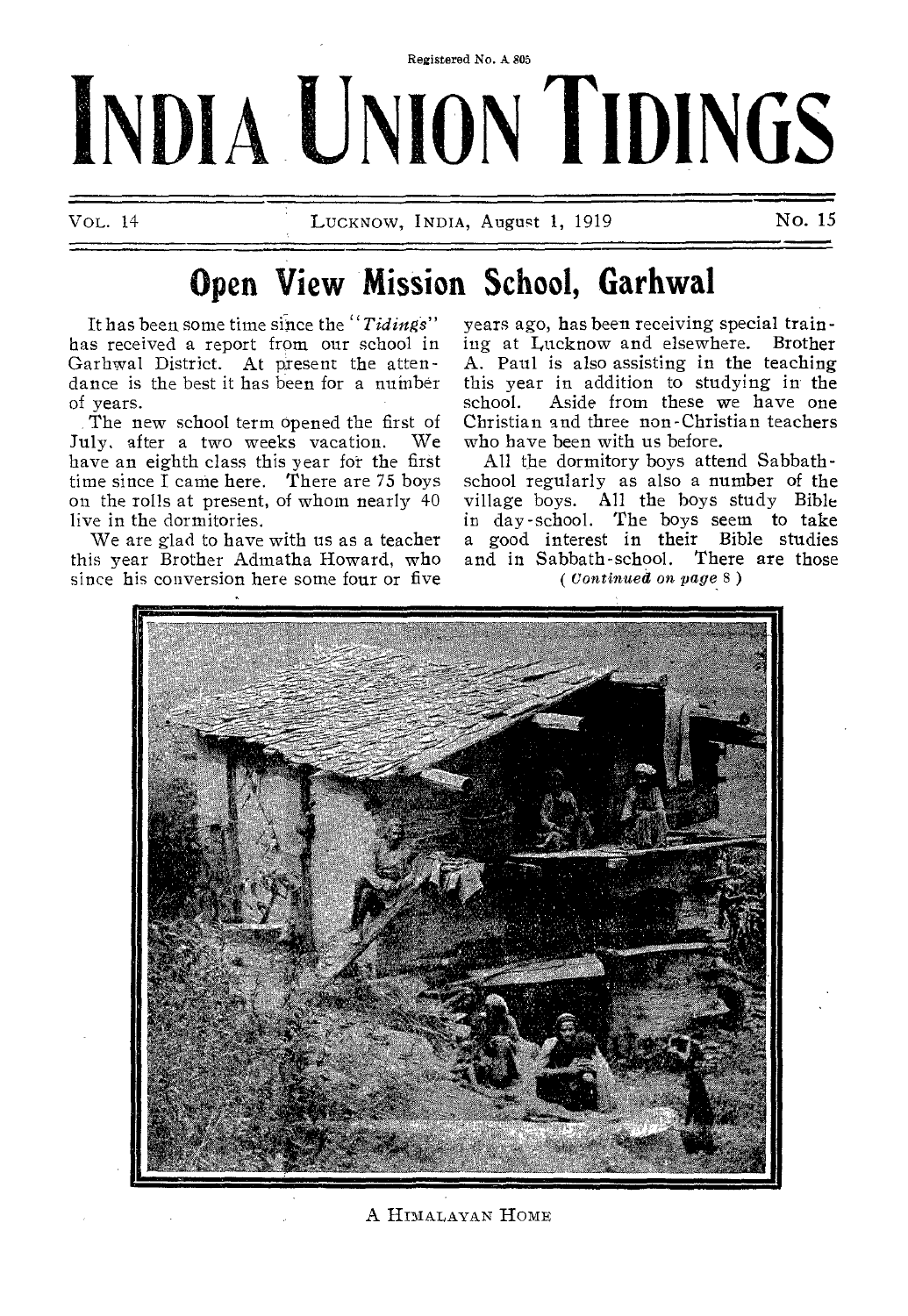#### **Another Thirteenth Sabbath Offering For India**

The secretary of the General Conference Sabbath-school Department informs us that the thirteenth sabbath offering in the last quarter of 1920 will be devoted to the needs of the work in our North India and Bombay missions. This is good news for us. Last year the sabbath schools gave a thirteenth sabbath offering for the work in South India, Bengal, and Burma, and there was a good overflow above the amount called for, which we hope to see used to provide some much-needed facilities for the work in those fields. We are sure that the sabbath schools will give a good lift also to North India and Bombay when the opportunity comes.

Beginning with the first quarter of this year the Australasian Union began to devote its thirteenth sabbath offering to the object selected by the General Conference. That field formerly gave all its offerings to the work in the island missions within its own territory. While most of the funds to support the work in India come to us from abroad, yet we also share in this privilege of giving in the thirteenth sabbath offerings to supply the needs of the cause in other lands. It is inspiring to think of our sabbath schools throughout the whole world giving to one object in these special offerings. Sister Plummer says that " the thirteenth sabbath offering is now a world-<br>wide enterprise". W. W. F. wide enterprise".

#### **Simla**

The following notice appeared in the Simla Weekly.

#### AN ACKNOWLEDGMENT

" An appeal for a liberal offertory on " behalf of missions was made at two recent services at the Seventh-day Adventist<br>Chapel, "Belvedere". The resulting Chapel, "Belvedere". " collections netted a sum of three thousand three hundred rupees,  $(Rs. 3300)$  which has been forwarded to the Mission Board; and we herewith tender grateful acknowledgment to the friends of missions who " have made possible this substantial con-" tribution. " H. C. MENKEL, M. D.

for Seventh-day Adventist Mission " Board."

The two collections referred to are the Annual Offering and the Harvest Ingather ing. Since the above was published the total has swelled to Rs. 4,000, and the end is not yet. Such results indicate that these are people willing to invest in the Kingdom of Heaven and that they only require an opportunity for so doing.

During the weekly services, we are now considering subjects which bring a crisis into the life of those giving these matters consideration for the first time, and as a consequence the Simla Church is in the state of a perpetual prayer meeting in behalf of souls. We are greatly encouraged by assurances that other faithful friends are also remembering this effort in their daily prayers. H. C. MENKEL, M. D.

# **The Only `'Way"**

After a long talk with some Indian Theosophists, in which I did not seem to be at all successful in convincing them with regard to certain Bible truths we were discussing, I was 'much impressed to hear one of them say by way of conclusion, with exclamations of assent from the others, that they regarded all religions as so many ways to God; but that they were willing to acknowledge that so far as they had been able to observe, Christianity was the most successful of all in attaining the end sought; that Christianity did in some way, simply,

directly, and readily, lead men to a knowledge of God, more so than any other religion.

Ah! I thought, now you have acknowledged all. Christ *is* the Way. Men *are able* to " come unto God by Him". There is *no other way* to God. He Himself declares, " *I am* the way". By Him we "go in and out and find pasture". This is the final triumphant proof of the truth of the gospel, that through Christ men do "draw nigh unto God".

W. W. FLETCHER.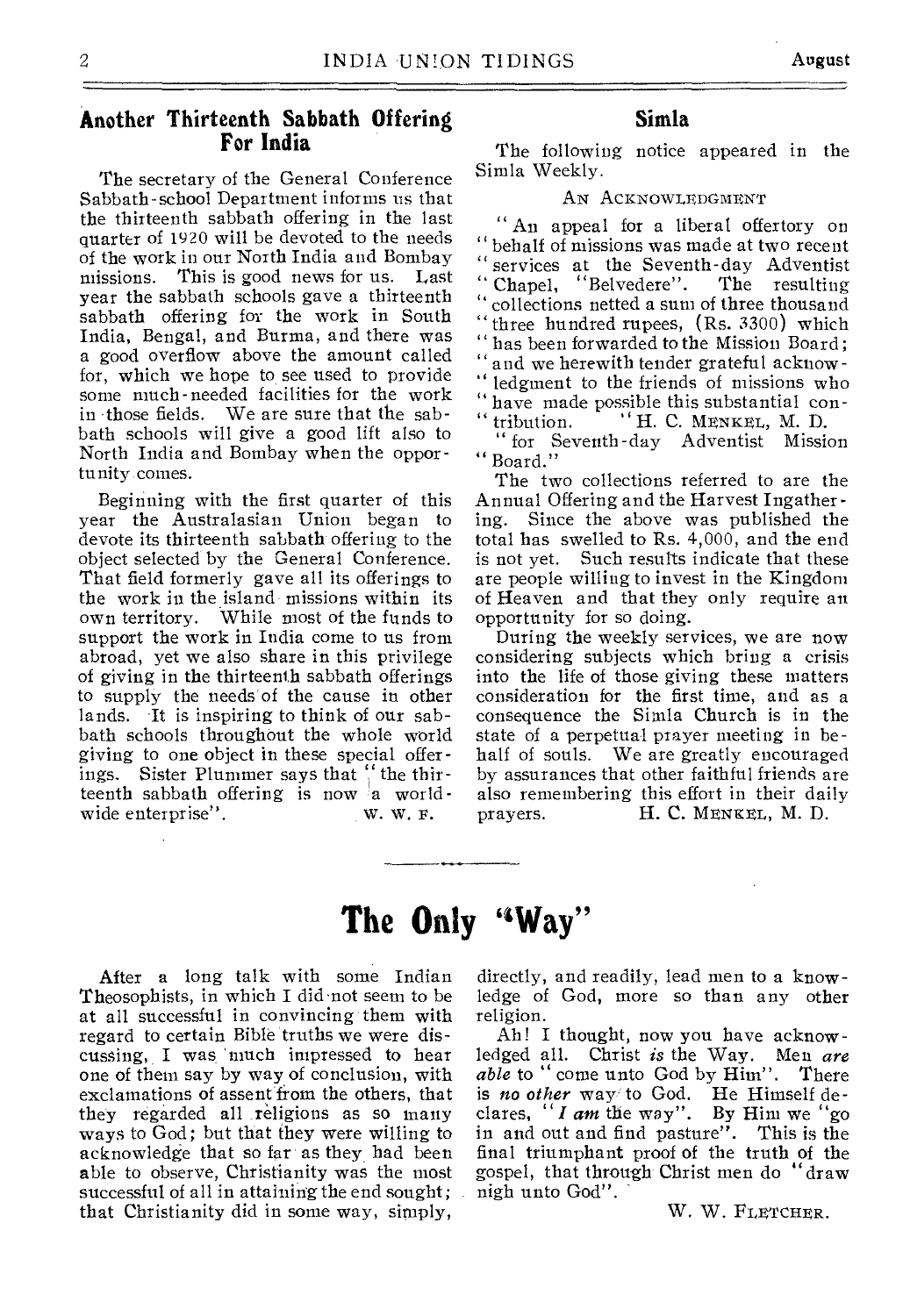# **Advancement of the Work Among the Tamils**

We glean the following interesting items of news concerning the work among the Tamils at Nazareth and other places, from a letter recently received from Pastor E. D. Thomas.

Soon after the Madras general meeting, which was held last March, the Bible class for Tamil women was resumed at the mission home at Nazareth. This class has mission home at Nazareth. been taught by Sister Thomas for two years past. Some of the women have been taught to read and write in their own vernacular, in addition to the lessons on gospel truth. As a result of this work some have been led to step out from the world and follow Christ.

In the last week of April there was a baptism at Nazareth in which six believers publicly united with the Saviour.

During the same week the final examinations were held in the Nazareth school, and on the closing day of the school year a harvest ingathering service was held. In this meeting the presence of the Lord was felt, and all were blessed. Rs. 617 was paid in that day in tithes and offerings.

Early in May, at the request of the mission superintendent, Brother Thomas went to Madura with Brother V. Isaac, to assist the latter to get located and commence evangelistic work there. The Lord helped the brethren to find a place suitable for the work. After some days they found that the next door neighbour had become interested in the truth through some Bible readings given him by one of our ,brethren at Trichinopoly.

Brother Thomas next visited Trichinopoly and Kariananthal. The latter is a village about twenty-seven miles south of Madura, where about eight families are very much interested in the truth. Several of interested ones at these places have since then been baptized by Pastor Lowry.

The first week in June the school at Nazareth re-opened. About five hundred advertisements telling of the good work of the school were circulated far and near. This brought the school before the public, and as a result a good number of new students from various places have been admitted. There are now eighty students on the roll, twenty-three of whom are boarders, seventeen boys and six girls.

About the middle of June a visit was made to an outstation about ten miles east of Nazareth, where, on the sabbath, the ordinances of the Lord's house were celebrated. One of the workers from this village has been asked by the South India mission committee to transfer to Kariananthal and follow up the interest there. Brother Thomas accompanied him to that place, meeting by appointment Brother Lowry en route. Some days were spent at Kariananthal, in the endeavour to help forward the work there.

Some of the young people who have been trained in our schools, and are now assisting in the work at Nazareth, are developing very satisfactorily, and give promise that in due time they will be able to carry greater responsibilities in carrying the last message to the millions of Tamil people in South India. W. W. F.

## **Many Openings in Travancore**

Pastor Lowry writes encouragingly of the progress of the work in Travancore. He says: "There are many openings in the Malayalam country, and I do wish we had the men to fill them. What we need of course is a good army of Indian brethren to go out in these places and teach the truth. We can get them in only one way, and that is to send them to our school and train them. This we are trying to do as fast as possible. There are places now open for at least a dozen native workers if we had them. The people are calling for us. I do wish we had the men."

" Brother Woodward, at Neyyattinkara, is getting hold of things very nicely, and is progressing exceptionally well with the language. He is endeavouring to preach a sermon every Sabbath-day, and does much visiting with the people in the vernacular. He is still studying with his teacher every day."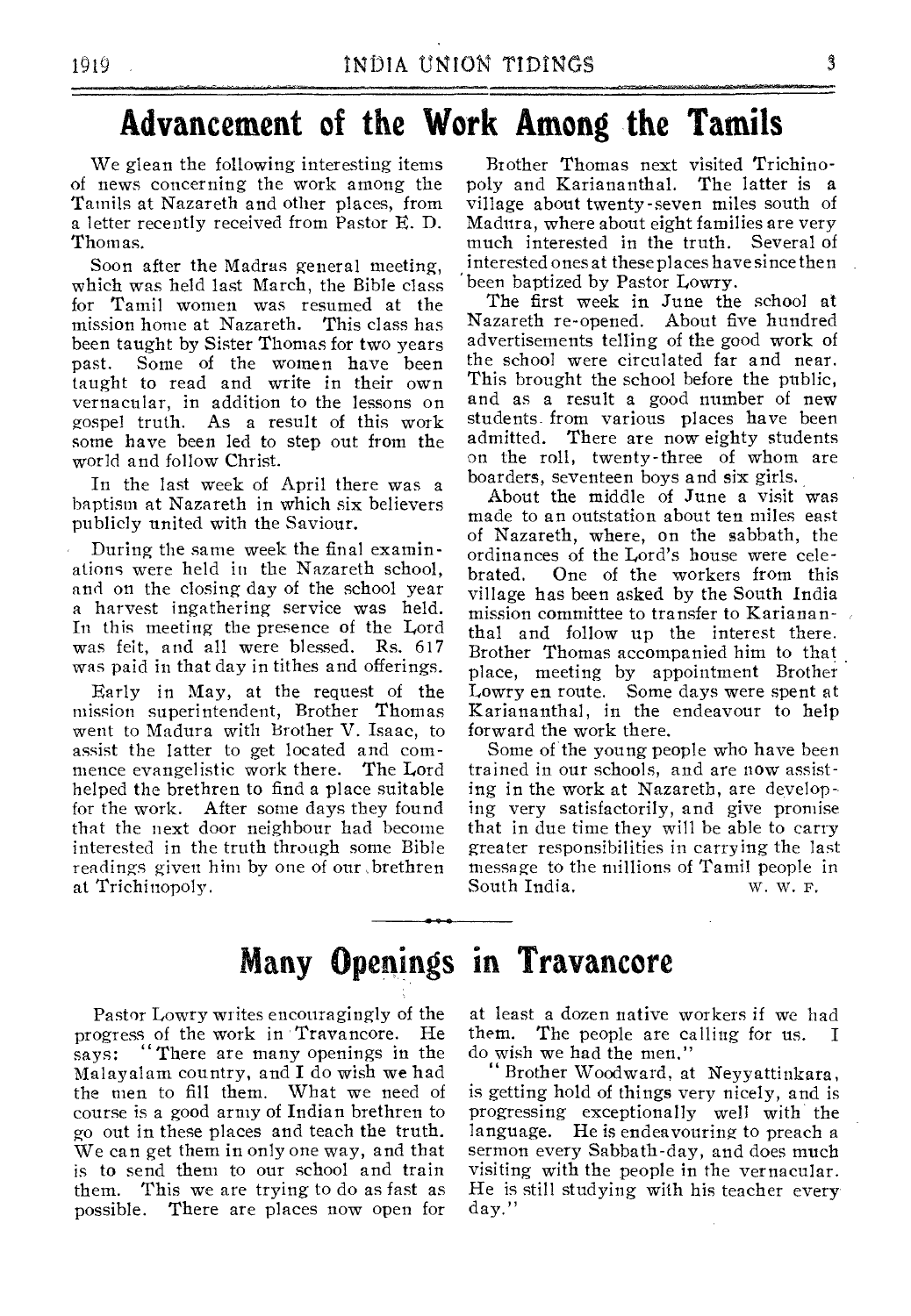#### **In the Punjab Villages.**

After spending a few days in Najibabad, towards the end of June, I joined Brother F. H. Loasby at Lakhsar for a trip to the Punjab where we were to spend some time<br>with our workers in the villages. We with our workers in the villages. spent one night, the 25th, at Chichoki Mullian, going on to Chuharkana the next day. Brother Loasby had written ahead for some of his workers to meet us at a canal bungalow about 15 miles from Chuharkana, where we were to plan for our trip to the several villages; and we had also planned to baptize some of the believers from the farthest villages at this place, thus saving ourselves a long trip in the heat which is very intense at this time of the year in the Punjab. There being no monsoon rains to speak of in the Punjab, one can imagine to some extent how hot it can get there in July.

On Friday morning Brother Loasby suggested to me that I could ride behind him on his motor cycle to the canal bungalow and save myselfa lot of work and worry. I was very glad to fall in with his suggestion, so we soon started on our way. It was soon found out, however, that his motor cycle wouldn't carry double; and in our efforts to break it in we broke a chain; so this plan had to be abandoned, to my sorrow. Brother Loasby complained that my legs were so long he couldn't properly control the machine, but I felt that his complaint was altogether out of place as I am not to blame for my long legs. next idea that suggested itself was that we go into Brother Smith's house and get out the mission bicycle, which I was to use. It was no easy matter to get in as he had taken more than ordinary precautions in nailing the house up in view of the recent riots. When we began our efforts we very soon came to the conclusion that it was just about thief proof. Finally we found one of the "roshandans" above had been removed and a ladder bad been left there by which we could climb down from the roof of the house through this transom; and thus with great difficulty we got that bicycle. Brother Loasby then suggested that I fasten my bedding strap on to his motor cycle and by holding to this he could get me along at a good tate. I agreed to this also, very foolishly, thinking I would get there on schedule time and not suffer

from the heat and bard work so much. Brother Loasby started up his engine while I held on to the strap, ready to get on to my bicycle when he got started. I got on but couldn't stay on, for the bicycle seemed to rebel against exceeding its speed limit, and the first thing I knew, I was in a pile of sand by the road side with the bicycle on top of me. I decided that I was too far away from home to try any more experiments like that so I suggested to Brother Loasby that he go on and I would follow his track. In this way we reached the bungalow by about 1 o'clock, where we waited for<br>about three hours for the workers. They about three hours for the workers. did not come for some reason, so we returned to Chuharkana for the Sabbath.

On Sabbath we enjoyed meeting with our believers at our Chuharkana station. We had Sabbath-school in the morning; and in the afternoon we had preaching service followed by a baptismal service, at which three of the new believers were buried in baptism in the canal near by. These were the parents of one of our boys who has been in school at Najibabad the past two years, and the boy himself. boy is in school again this year, and is a very earnest lad. His parents have been asking for baptism for some time.

On Sunday morning Brother Loasby and I started again for some of the villages near the canal bungalow to which we had gone on Friday. I started again on the bicycle, but had gone only four or five miles when my back tube blew out. We tried to fix it but it wouldn't fix, so I left it with some stranger to keep until we came that way again. I walked the rest of the way while Brother Loasby rode joyously along on that motor cycle. He very kindly offered to let me ride, but I am not acquainted with motor cycles. I wished many a time that day and afterward that his motor cycle was a motor car, for if any man needs one when he is on tour with some one else or when his wife wants to go with him, it is Brother Loasby, not to mention the one who is with him.

We reached our destination about 5 p. m., and the reception we got made us<br>forget all our troubles. We had some forget all our troubles. good meetings with Brother Sirdar Khan and his people. In going from his village to the surrounding villages where his work lies, he very kindly supplied me with a good horse and I greatly appreciated it.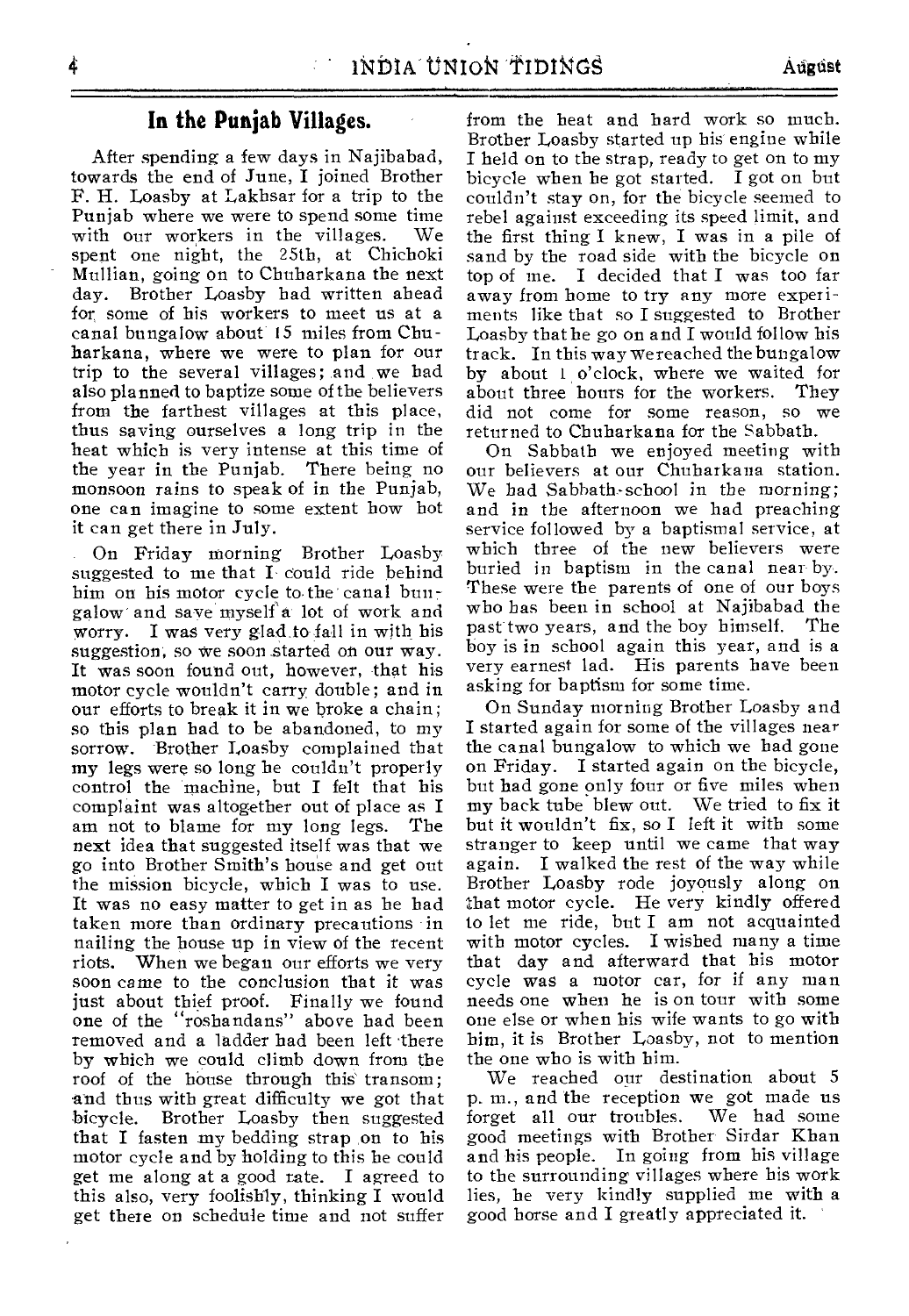During the two days we were with him, we had several meetings, one wedding, and a service at which ten were baptized. Most of these people are those who have been won to the truth by the work of this brother since he began living in this neighborhood two years ago. He is one of the workers who was in Brother Loasby's school three years ago, and has proven very faithful. Brother Loasby secured a place for him to live and work in a heathen village, where he is to-day ; and most of his converts have been from among these heathen people. We also have several boys and girls from his villages in our schools. We arrived back at Chuharkana Tuesday evening, I on horseback.

On Thursday morning bright and early we were up and on our way to Waran, the place where Brother Mehnga Mall lives and

carries on village work. We spent only part of a day with him, holding two meetings, performing one wedding ceremony and baptizing twelve. All of the converts were from heathenism, and I was very much encouraged at the advancement these people have made since I last visited them. It showed that our brother had been at work with these people; and<br>the Lord has rewarded his efforts. I the Lord has rewarded his efforts. sometimes wonder how the Lord uses our brethren as much as he does, considering the odds that are against

them in these villages. It only shows that He is a living God and that our Message is a living Message. get more workers who are consecrated and not afraid of hard work, we will see good results in all of our stations in India, I believe.

I left Chuharkana on Thursday afternoon for Lahore where I caught the mail for Dehli that night. I felt very thankful and grateful to the Lord for the privilege of being with our people in the Punjab again, even if it was July with the thermometer running from 110 to 120 degrees at. times. Brother Loasby and his associate workers have a good work going in the villages of the Gujranwala District. He also has some work going in the Lahore District. It has meant a lot of hard work and self-sacrifice on the part of Brother and Sister Loasby to get this work to the place it now is; but the Lord has been very good to them and they are of good courage in His service. I

believe that when they have their furlough and can get back for another seven years of service, we shall see hundreds of converts from these villages where work is now begun.

At Chuharkana I was glad to see these our first-fruits from among the villagers around there. Our worker, Brother Nattu Mall, whom Dr V. L. Mann trained and got started in the work before he went away, is doing good work, and there is promise of an early harvest of more souls from his work. We were very cordially entertained by this brother and family while we were at Chuharkana. Brother A. Gardner, one of our oldest, if not the oldest believer in North India, is doing excellent work in our Dispensary at this place. While Brother Frank Smith and Dr. Olive Smith have been away in the hills this



summer, he has, as usual, carried on the work very acceptably. It is a source of much encouragement to me to see our Indian brethren and sisters doing their work faithfully and carrying responsibilities. I shall long remember this trip to the Punjab and shall pray the Lord to bless our workers there to the salvation of souls. I ask our other brethren and sisters to join with me in this.

I reached Hapur July 4th, where I found my wife and children who had come down from the hills. We now began our packing up for furlough. It is no easy matter to pull up after being in India for seven years. We only go in order that we may return and stay longer. Our hearts are here and we hope to return soon so that we can be with you in the work we have learned to love. We are very comfortably situated here with Brother and Sister Burgess and expect to be here till the 1st of August.

*(Continued on page 7)*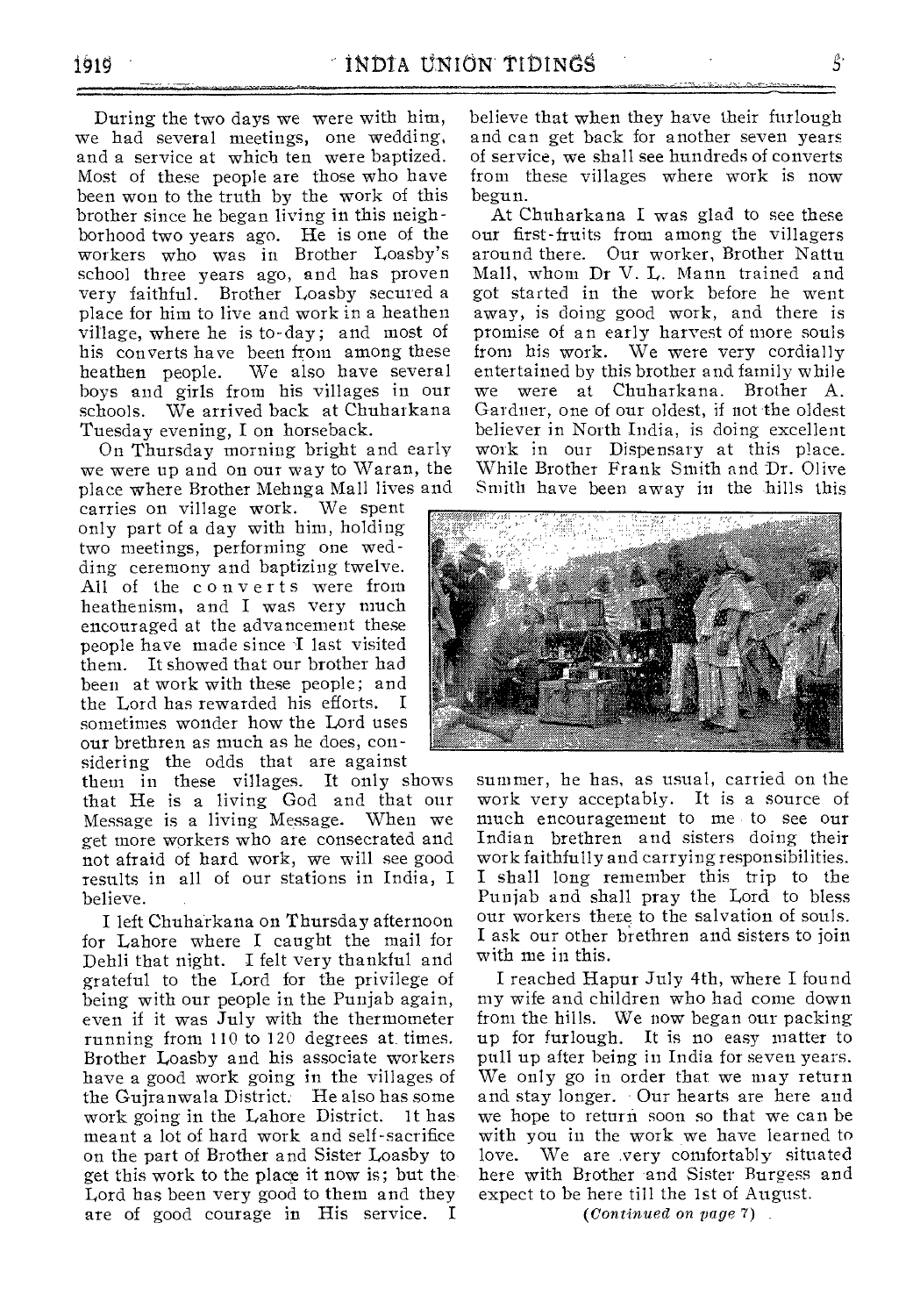A young man had been called to the on field. He had not been in the habit of  $\mu$  aching, but he knew one thing, how to prevail with God; and going one day to a friend he said: "I don't see how God can use me in the field. I have no special talent." His friend said: "My brother, God wants men in the field who can pray. There are too many preachers now and too few pray-ers." He went. In his own room in the early dawn a voice was heard<br>weeping and pleading for souls. All weeping and pleading for souls. through the day, the shut door and the hush that prevailed made you feel like walking softly, for a soul was wrestling with God.

To this home hungry souls would flock drawn by some irresistible power, in the morning hours some would call and say: "I have gone by your home so many times and have longed to come in. Will you tell me how I can he saved?". Or from some distant place another would call saying: "I heard you would tell us here how we might find heart-rest."

Ah, the mystery was unlocked. In the secret chambers lost souls were pleaded for and claimed. The Holy Ghost knew just where they were and sent them along. Mark this: If all who read these lines would thus lay hold on God, with the holy violence and unconquerable persistence of faith-filled prayer, a good many things would give way, against which we have been beating with our puny human wisdom and power in vain. The prayer power has never been tried to its full capacity in any church. If we want to see mighty wonders of Divine grace and power wrought in the place of weakness, failure and disappointment, let the whole church answer God's standing challenge: "Call unto me and I will answer thee, and show thee great and mighty things, which thou knowest not." Jer. xxxiii. 3.—J. Hudson Taylor.

The end is near, stealing upon us stealthily, imperceptibly, like the noiseless approach of a thief in the night. May the Lord grant that we shall no longer sleep as do others, but that we shall .watch and be sober. The truth is soon to triumph gloriously, and all who now choose to be labourers together with God, will triumph with it. The time is short; the night soon cometh when no man can work. Let those who are rejoicing in the light of present

truth now make haste to impart the truth to others. The Lord is inquiring, "Whom shall I send?" Those who wish to sacrifice for the truth's sake are now to respond, "Here am I; send me."

MRS. E. G. WHITE.

### Words of Greeting and Cheer from Bombay.

It is with real pleasure that we find ourselves settled in this land of millions, to join the forces that are exerting their highest energies toward the accomplishment of the great commission of the Master.

As we have travelled the crowded thoroughfares of this city, and to a greater or lesser extent have come in contact with its throngs of conglomerate peoples; and as we have been reminded that this is but a fringe of India's millions to whom must be brought the saving story of the crucified, risen, ascended and soon-coming Saviour, our hearts have burned within us to be of some service in the accomplishment of this stupendous task.

In seeking to lay hold of the work here, we are pleased to find such a splendid spirit of co-operation as is manifested in our English speaking Church. Our appeals for a renewal of consecration to the service of God, that in prayerful, united and systematic labor, we might consistently plead with the Lord of the harvest for an ingathering of souls,, have found an answering chord in the hearts of our brethren and sisters that has been truly encouraging.

In the past the Church Missionary Society has been doing some real commendable work, though somewhat inclined<br>to reticence in certain lines. This reto reticence in certain lines. ticence, we believe, will be overcome as the counsel of the Lord becomes more plain, and our vision expands to a more complete grasp of the purpose God has for the Church Missionary Society, and the potentialities of the same which will become more evident as we follow our instruction. Plans are being formulated for<br>definite work along definite lines. In definite work along definite lines. these plans the church has not forgotten the exhortation through the *Tidings* to Remember the Signs Campaign." We anticipate sending for a good club of this<br>splendid soul-winning periodical. We splendid soul-winning periodical. cannot doubt that as our membership continues to seek an enlightened and full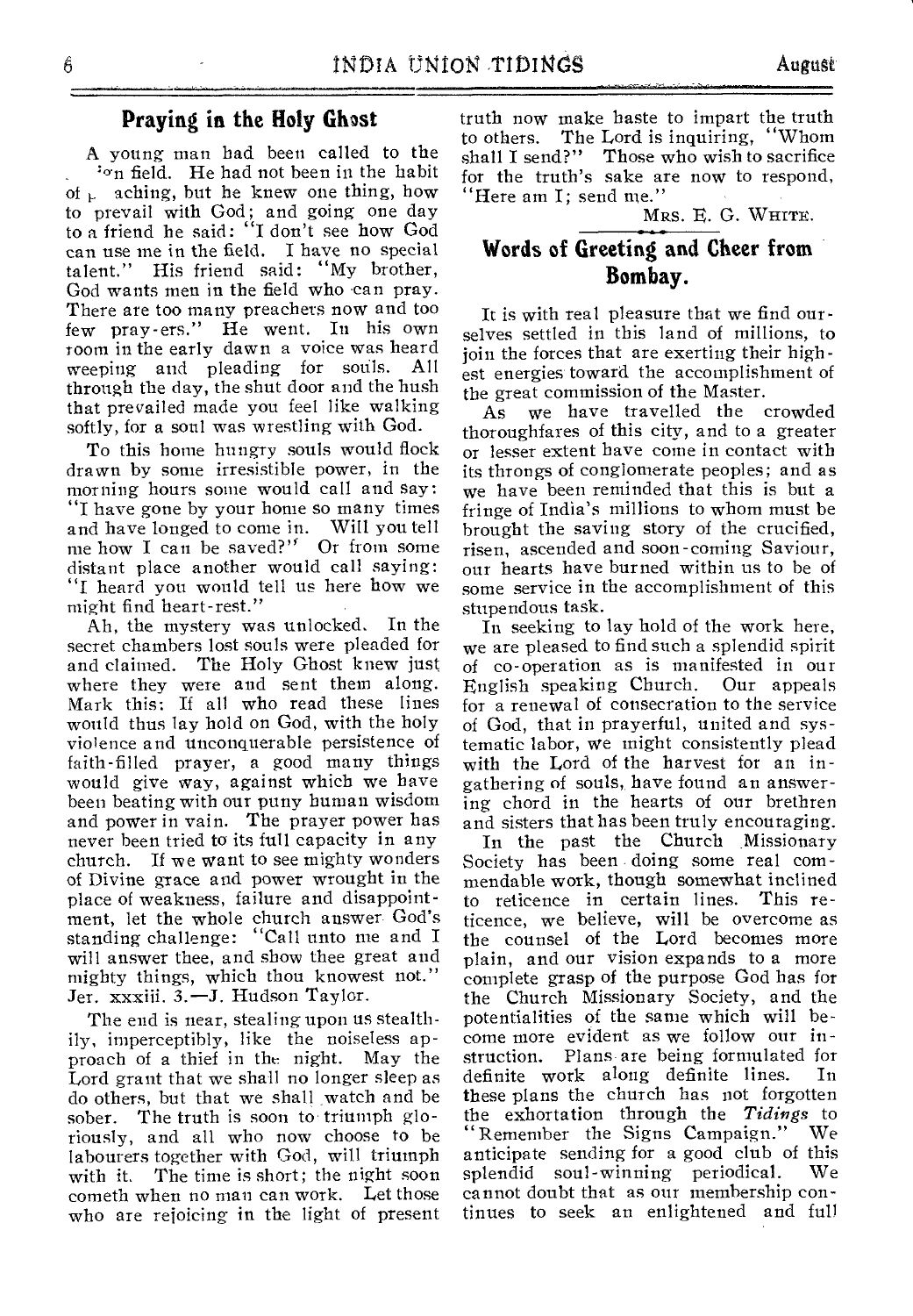consecration to the work of the Lord, the " Latter rain" will be manifested in refreshing showers.

The Sabbath School reveals a commendable spirit of sacrifice. The goal set for this quarter will, if realized, represent a genuine spirit of self-denial that the stream of contributions may widen in its flow. Plans are being laid for the building up of the various phases of the Sabbath-school work which, under the consecrated leadership of the school will mean much for its spiritual development.

May the Lord help us all to take Isa. 41:6 as a polar text in all our activities until the work is finished: "They helped every one his neighbour; and every one said to his brother, be of good courage."

R. A. HuBLEY.

#### In the Punjab Villages

*(Continued from page* 5)

We really feel that we are leaving home as we leave India. We have many friends here, and we pray the Lord to keep the workers, European and Indian, in health and strength in our absence, and ask you to<br>pray for us. Sincerely, Sincerely,

> M. M. MATTISON *(Address:—*  KEENE, TEXAS. U.S. A.)

There is a need in the office of a copy of the prospectus of each of the Australasian Missionary College, and of the Orona (N.Z.) Missionary School. if any reader of *Tidings* has either or both of these prospectuses, we shall be glad to receive a copy of each on loan.

Brother H. L. Peden is planning to open up work for the Telugu people in the city of Vizagapatam.

Some months ago one of our Indian colportenrs sold a copy of 'The Other Side of Death' to an American missionary, at Manmad railway station. The reading of this little book led to correspondence with the office, as **a**  result of which the missionary accepted the bible truth concerning the state of the dead, as also the seventh-day Sabbath. At time of writing he is still further studying our message, with his wife and the friends associated with him in his work.

Thus the humble effort of an Indian colporteur has proved to be the means of opening a door for the Message to enter a very wide circle. A. H. W.

We are very glad to learn that Bro. and Sister L. C. Shepard have safely arrived in India and take this opportunity of extending a hearty welcome to them.

#### **The Indians in Fiji.**

From the AUSTRALASIAN RECORD of the 9th June we cull the following paragraph.

"Our Indian work in Fiji is gaining footing all the time. A number of good strong young men have accepted the message. On March 15 two educated young men holding government positions were baptised. They are converts direct from Hinduism."

The RECORD of the 23rd June contains the following.

"We were recently favoured by a call at our Union Conference office from an Indian gentleman on his way from Fiji to India. He is a government officer in the immigration Department in Suva, Fiji, and is also an interpreter for the Supreme Court. In speaking of our work for the Indians of Fiji, he said : Mr. Dudley Meyers and Mrs. Meyers senr. are doing a good work in Fiji, and are much loved by the Indian people. Himself born in India, Mr. Meyers understands the Indians and reaches their hearts by his frank and earnest efforts to help them. He visits their sick, prays for them, and gives them consolation as he has opportunity and they have need. He is most earnest in studying Bible truths in the homes of the people, and these studies are bringing good results. I personally appreciate the studies I have had with him in my home during the past year. You have made a wise choice of missionaries for that work. They have some splendid converts to your faith, and are planning to have a church erected in the Indian town at Suva. The sympathies of my people in Fiji are, I can assure you, wholly with your society and your missionaries."

.<br>Anglický filozof (\* 1838) ISIMEMBISSOMMI

DONALDSON : Leslie Arnold Donaldson, fourth son of Mr. and Mrs. W. C. Donaldson of Thamakan, Burma, was born at Rangoon, January 21, 1900, and was nineteen years of *age*  at the time of his accidental death, July 14th, 1919. Brother Donaldson, at the time of the accident that removed him from our midst, was acting superintendent of the S. D. A. Publishing House in Lucknow, and although young, was doing efficient and acceptable ser-vice in that department, it being his intention to continue in the Publishing House and make that his part in the Master's service. While taking a day's vacation with a friend he was accidentally shot, and died within a few moments. From his expressed desires, and his care during recent months to do the right and to be faithful, we believe that he was prepared. We look forward to meeting him among the faithful. He leaves his father and mother, three brothers, and two sisters, as well as a wide circle of friends, to mourn his loss. Words of comfort were spoken at the grave by the writer, assisted by Pastor M. M. Mattison, who also spoke a few words in Urdu to the Press employees and other Indian friends who had assembled.

an a shekara na sa tana na Amira Sa

S. A. WELLMAN.